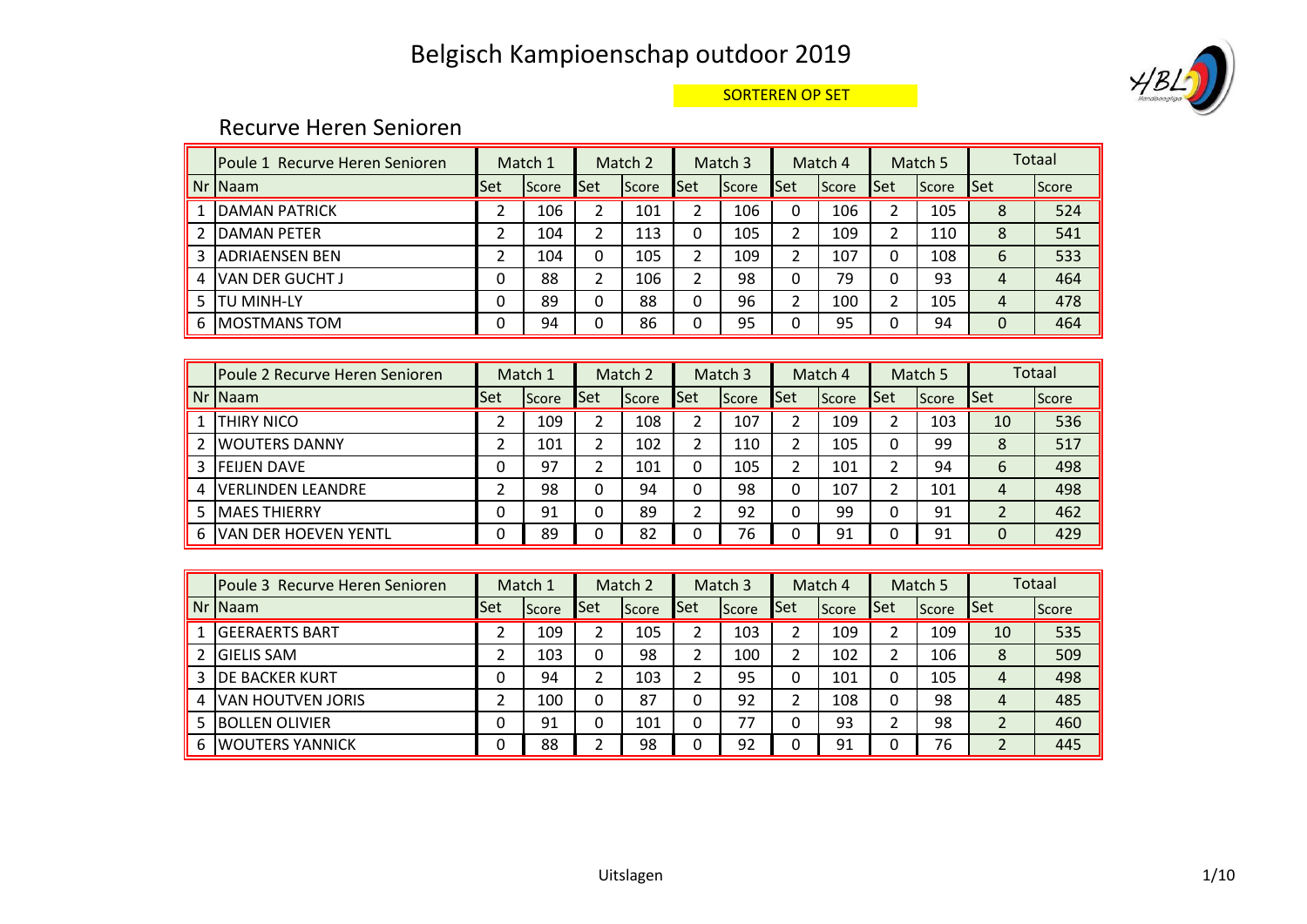

#### Recurven Cadetten H en D

| <b>IPoule 1 Recurve Heren Cadetten</b> |     | Match 1 |     | Match 2      |     | Match 3      |                | Match 4 |     | Match 5      |                | Totaal |
|----------------------------------------|-----|---------|-----|--------------|-----|--------------|----------------|---------|-----|--------------|----------------|--------|
| $Nr$ Naam                              | Set | Score   | Set | <b>Score</b> | Set | <b>Score</b> | <b>Set</b>     | Score   | Set | <b>Score</b> | Set            | Score  |
| <b>IMARKEY PIETER</b>                  | ำ   | 107     | 0   | 105          | າ   | 112          | 2              | 109     | 2   | 110          | 8              | 543    |
| <b>DAMAN JELLE</b>                     | ำ   | 107     | 2   | 106          | 2   | 106          | $\overline{2}$ | 100     | 0   | 89           | 8              | 508    |
| 3 <b>THEUNIS MARCO</b>                 |     | 96      | າ   | 106          | 0   | 101          | $\overline{2}$ | 106     | າ   | 107          | 6              | 516    |
| 4 <b>VONCK BRAM</b>                    |     | 80      | 0   | 96           | 2   | 105          | 0              | 85      | ำ   | 93           | 4              | 459    |
| 5 COLLAS ARNE                          | ∍   | 93      | ∍   | 94           | 0   | 95           | 0              | 93      | 0   | 86           | $\overline{4}$ | 461    |
| 6 <b>ROELANDS TOM</b>                  |     | 68      |     | 55           | 0   | 76           | 0              | 91      | 0   | 75           | 0              | 365    |
|                                        |     |         |     |              |     |              |                |         |     |              |                |        |

| <b>Poule 2 Recurve Heren Cadetten</b> |     | Match 1 |     | Match 2 |     | Match 3 |            | Match 4 |            | Match 5 |            | <b>Totaal</b> |
|---------------------------------------|-----|---------|-----|---------|-----|---------|------------|---------|------------|---------|------------|---------------|
| Nr INaam                              | Set | Score   | Set | Score   | Set | Score   | <b>Set</b> | Score   | <b>Set</b> | Score   | <b>Set</b> | Score         |
| <b>IVAN STEEN ELIAN</b>               | 0   | 95      |     | 109     |     | 110     |            | 106     |            | 109     | 8          | 529           |
| <b>JAERTS LARS</b>                    |     | 106     | 0   | 102     | ำ   | 106     |            | 97      |            | 92      | 8          | 503           |
| 3 IJANSEN BEN                         |     | 94      |     | 94      | 0   | 97      | 0          | 92      |            | 95      | 6          | 472           |
| <b>IDEKKER JARNO</b>                  | 0   | 104     | 0   | 86      |     | 102     | ∍          | 95      | 0          | 103     | 3          | 490           |
| <b>IVONCK WARRE</b>                   | 0   | 87      | ∍   | 102     |     | 102     | 0          | 89      | 0          | 86      | 3          | 466           |
| <b>6 IPOCKET NILS</b>                 |     | 103     |     | 89      |     | 101     | 0          | 91      |            | 94      |            | 478           |

|   | <u>IPoule 1 Recurve Dames Cadetten</u> |     | Match 1 |              | Match 2 |     | Match 3 |     | Match 4 |     | Match 5 |                | <b>Totaal</b> |
|---|----------------------------------------|-----|---------|--------------|---------|-----|---------|-----|---------|-----|---------|----------------|---------------|
|   | $Nr$ Naam                              | Set | Score   | <b>Set</b>   | Score   | Set | Score   | Set | Score   | Set | Score   | <b>Set</b>     | Score         |
|   | <b>HELLEMANS JULIE</b>                 |     | 90      |              | 102     |     | 106     |     | 96      |     | 86      | 8              | 480           |
|   | DE SMEDT AYCKO                         |     | 83      |              | 86      | 0   | 90      |     | 96      | 2   | 106     | 8              | 461           |
| 3 | IVERHEYEN ANTE                         | 0   | 86      |              | 94      |     | 87      |     | 85      |     | 80      | 6              | 432           |
|   | <b>LENAERTS LISA</b>                   | 0   | 84      | 0            | 82      |     | 97      |     | 79      |     | 104     | $\overline{4}$ | 446           |
|   | VAN DEN MOOTER ROSALENA                |     | 90      | $\mathbf{0}$ | 85      | 0   | 76      | 0   | 79      |     | 89      | 4              | 419           |
| 6 | IWILLAERT LAURA                        |     | 72      | $\Omega$     | 71      | 0   | 72      |     | 93      | 0   | 86      | 0              | 394           |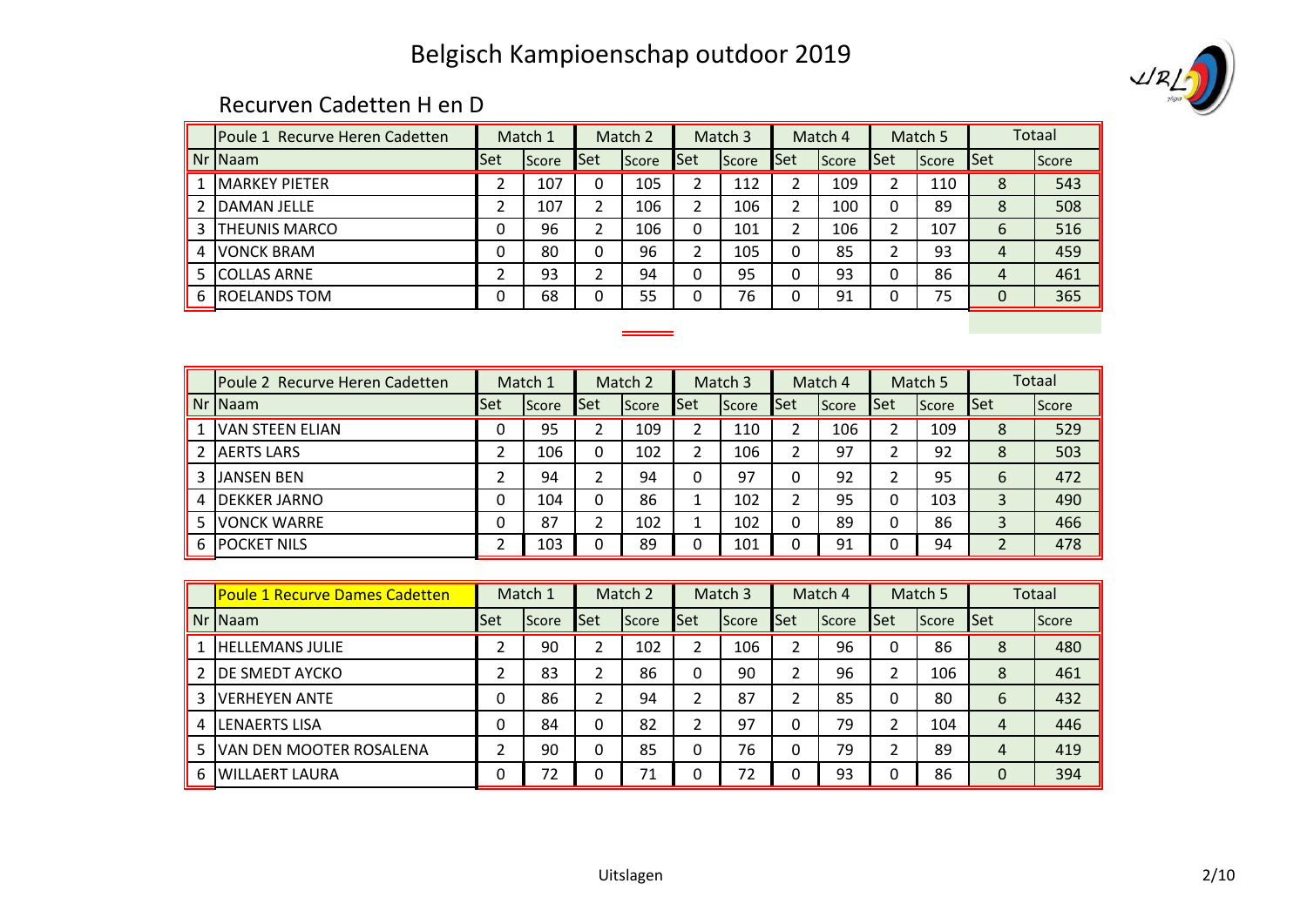# VRLJ

#### Recurve Dames Senioren

|    | Poule 1 Recurve Dames Senioren |     | Match 1 |      | Match 2 |            | Match 3 |              | Match 4      |     | Match 5      |                          | Totaal |
|----|--------------------------------|-----|---------|------|---------|------------|---------|--------------|--------------|-----|--------------|--------------------------|--------|
|    | Nr INaam                       | Set | Score   | lSet | Score   | <b>Set</b> | Score   | <b>I</b> Set | <b>Score</b> | Set | <b>Score</b> | <b>Set</b>               | Score  |
|    | <b>IKUSHNIRUK OLENA</b>        | 0   | 99      | 2    | 103     | 2          | 106     | 2            | 95           | 2   | 105          | 8                        | 508    |
|    | <b>ILAAN SARINA</b>            |     | 94      | 2    | 102     | 2          | 93      | 2            | 108          | 0   | 93           | 8                        | 490    |
| 3. | IVAN HOUTVEN KARIANNE          | ำ   | 84      | າ    | 96      | 0          | 84      | 0            | 83           | ∍   | 91           | 6                        | 438    |
| 4  | <b>VAN GEENHOVEN HILDE</b>     |     | 101     | 0    | 85      | C.         | 67      | 0            | 85           | C.  | 83           | 6                        | 421    |
|    | 5 <b>PUCCI ELENI</b>           |     | 88      | 0    | 86      | 0          | 67      | ኀ            | 91           | 0   | 81           | $\overline{\phantom{a}}$ | 413    |
| 6  | ISNELS ELS                     | 0   | 83      |      | 79      | 0          | 90      | 0            | 77           | 0   | 77           | $\Omega$                 | 406    |

### Recurve Dames Junioren

|   | Poule 1 Recurve Dames Junioren |            | Match 1 |      | Match 2 |               | Match 3 |      | Match 4 |            | Match 5 |                | Totaal      |
|---|--------------------------------|------------|---------|------|---------|---------------|---------|------|---------|------------|---------|----------------|-------------|
|   | Nr Naam                        | <b>Set</b> | Score   | lSet | Score   | lSet          | Score   | lSet | Score   | <b>Set</b> | Score   | <b>Set</b>     | Score       |
|   | lGOOSSENS LENKA                |            | 84      |      | 90      |               | 83      |      | 75      |            | 94      | 10             | 426         |
|   | <b>DESTROOPER CHARLOTTE</b>    |            | 99      | ົາ   | 96      | $\mathcal{D}$ | 91      | າ    | 88      | 0          | 92      | 8              | 466         |
|   | <b>BESARD HANNE</b>            |            | 64      | 0    | 66      | 0             | 38      | C    | 64      | C.         | 60      | 6              | 292         |
|   | <b>VAN MELE SARA</b>           | 0          | 57      |      | 88      | 0             | 75      | 0    | 66      | າ          | 75      | $\overline{4}$ | 361         |
|   | <b>BYE</b>                     | 0          | 0       | 0    | 0       | 0             | 0       | 0    | 0       | 0          | 0       | $\Omega$       | $\mathbf 0$ |
| 6 | <b>BYE</b>                     | 0          | 0       | 0    | 0       | 0             | 0       | 0    | 0       | 0          | 0       | 0              | $\Omega$    |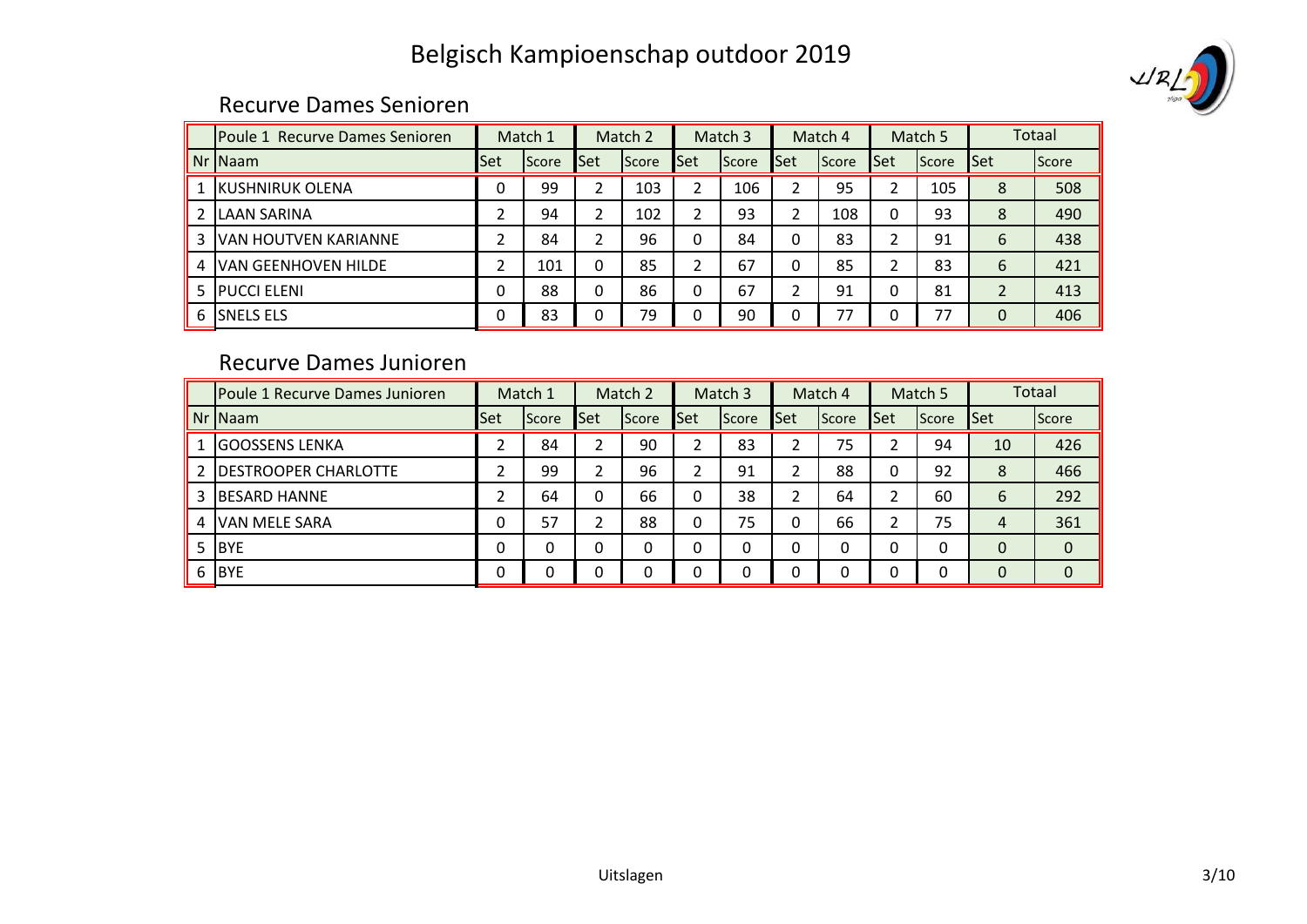

#### Recurve Heren Masters

|    | <b>IPoule 1 Recurve Heren Masters</b> |      | Match 1      |      | Match 2 |              | Match 3 |     | Match 4      |     | Match 5      |                | <b>Totaal</b> |
|----|---------------------------------------|------|--------------|------|---------|--------------|---------|-----|--------------|-----|--------------|----------------|---------------|
|    | Nr Naam                               | lSet | Score        | lSet | Score   | <b>I</b> Set | Score   | Set | <b>Score</b> | Set | <b>Score</b> | Set            | Score         |
|    | <b>ICALLEWAERT DANNY</b>              | ำ    | 105          | 2    | 108     | 2            | 107     | 2   | 108          | 2   | 107          | 10             | 535           |
|    | <b>IESTIEVENART PHILIPPE</b>          |      | 92           | ำ    | 99      | っ            | 102     | 2   | 91           | 0   | 102          | 8              | 486           |
| 3  | <b>MARKEY TOM</b>                     | ำ    | 101          | າ    | 101     | 0            | 95      | 0   | 102          | 2   | 103          | 6              | 502           |
| 4  | <b>IDE MAEYER IVO</b>                 |      | 95           | 0    | 83      | 0            | 98      | ำ   | 95           | C.  | 91           | 4              | 462           |
| 5. | <b>VANHAEREN STEVEN</b>               |      | 78           |      | 93      | ำ            | 88      | 0   | 87           | 0   | 67           | $\overline{2}$ | 413           |
| 6  | <b>BYE</b>                            |      | <sup>0</sup> | 0    | 0       | 0            | 0       | 0   | 0            | 0   | 0            | $\Omega$       | 0             |

|    | Poule 2 Recurve Heren Masters |     | Match 1 |          | Match 2 |     | Match 3 |              | Match 4 |              | Match 5 |                | <b>Totaal</b> |
|----|-------------------------------|-----|---------|----------|---------|-----|---------|--------------|---------|--------------|---------|----------------|---------------|
|    | Nr Naam                       | Set | Score   | Set      | Score   | Set | Score   | <b>I</b> Set | Score   | <b>I</b> Set | Score   | Set            | Score         |
|    | <b>ILEJOLY DANIEL</b>         |     | 102     |          | 101     |     | 111     |              | 107     |              | 114     | 9              | 535           |
|    | <b>THOMASSIN CHARLES</b>      |     | 94      |          | 104     | 0   | 98      |              | 106     |              | 114     |                | 516           |
|    | 3 IKWICK BART                 |     | 101     |          | 102     |     | 99      | 0            | 99      | ำ            | 102     | 6              | 503           |
| 4  | <b>ISMETS MANASSES</b>        |     | 104     | $\Omega$ | 97      |     | 101     |              | 96      |              | 89      | 4              | 487           |
| 5. | <b>IWOUTERS MARC</b>          |     | 80      |          | 76      |     | 92      |              | 88      |              | 68      | $\overline{2}$ | 404           |
| 6  | <b>FREDERICKC DANNY</b>       |     | 77      | ŋ        | 86      | n   | 93      | ŋ            | 80      |              | 94      |                | 430           |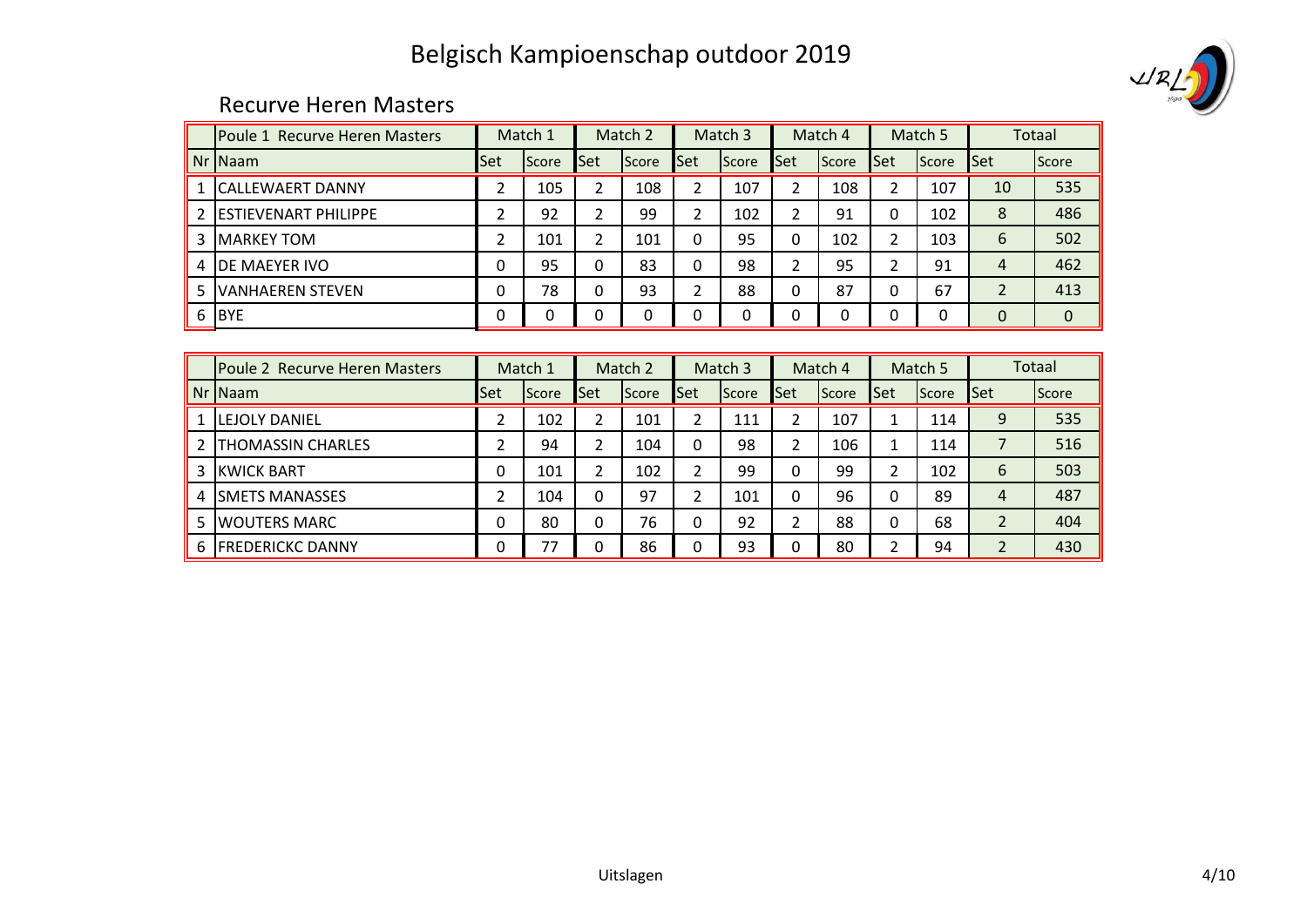

#### Recurve Heren Junioren

|   | Poule 1 Recurve Heren Junioren |          | Match 1  |     | Match 2 |              | Match 3 |            | Match 4 |      | Match 5      |              | Totaal |
|---|--------------------------------|----------|----------|-----|---------|--------------|---------|------------|---------|------|--------------|--------------|--------|
|   | Nr Naam                        | Set      | Score    | Set | Score   | Set          | Score   | <b>Set</b> | Score   | lSet | <b>Score</b> | <b>Set</b>   | Score  |
|   | <b>DE SMEDT JARNO</b>          | 2        | 109      | 2   | 109     | 2            | 109     | 2          | 107     | 2    | 106          | 10           | 540    |
|   | <b>CROES QUENTIN</b>           |          | 98       |     | 100     | 2            | 98      | 2          | 92      | 2    | 106          | 8            | 494    |
| 3 | <b>VAN DER VEKEN ARNOUD</b>    |          | 94       | 0   | 97      | 0            | 92      | 2          | 90      | 2    | 89           | 6            | 462    |
|   | <b>BYE</b>                     | $\Omega$ | $\Omega$ | 0   | 0       | 0            | 0       | 0          | 0       | 0    | 0            | $\Omega$     | 0      |
|   | <b>BYE</b>                     | $\Omega$ | 0        | 0   | 0       | $\mathbf{0}$ | 0       | 0          | 0       | 0    | 0            | $\mathbf{0}$ |        |
| 6 | <b>BYE</b>                     | $\Omega$ | $\Omega$ | 0   | 0       | 0            | 0       | 0          | 0       | 0    | 0            | $\Omega$     | 0      |

|    | lPoule 2 Recurve Heren Junioren |            | Match 1  |            | Match 2  |            | Match 3  |            | Match 4  |            | Match 5 |            | <b>Totaal</b> |
|----|---------------------------------|------------|----------|------------|----------|------------|----------|------------|----------|------------|---------|------------|---------------|
|    | Nr Naam                         | <b>Set</b> | Score    | <b>Set</b> | Score    | <b>Set</b> | Score    | <b>Set</b> | Score    | <b>Set</b> | Score   | <b>Set</b> | Score         |
|    | <b>ROOS SENNA</b>               |            | 110      |            | 108      | า          | 109      | า          | 113      | ົາ         | 105     | 10         | 545           |
|    | <b>CARBONETTI THEO</b>          |            | 106      | ำ          | 102      | ∍          | 103      | ∍          | 107      |            | 107     | 8          | 525           |
| 3. | <b>VAN REMOORTERE JORDEN</b>    |            | 86       |            | 103      | 0          | 99       | ำ          | 100      |            | 91      | 6          | 479           |
| 4  | <b>TRUYEN JARNO</b>             |            | 86       |            | 91       | 0          | 96       | 0          | 77       | 0          | 82      | 4          | 432           |
| 5. | <b>IBYE</b>                     |            | 0        |            | 0        | 0          | 0        | 0          | 0        | 0          | 0       | $\Omega$   | $\mathbf 0$   |
| 6  | <b>IBYE</b>                     |            | $\Omega$ |            | $\Omega$ | 0          | $\Omega$ | 0          | $\Omega$ | 0          | 0       | $\Omega$   | $\mathbf 0$   |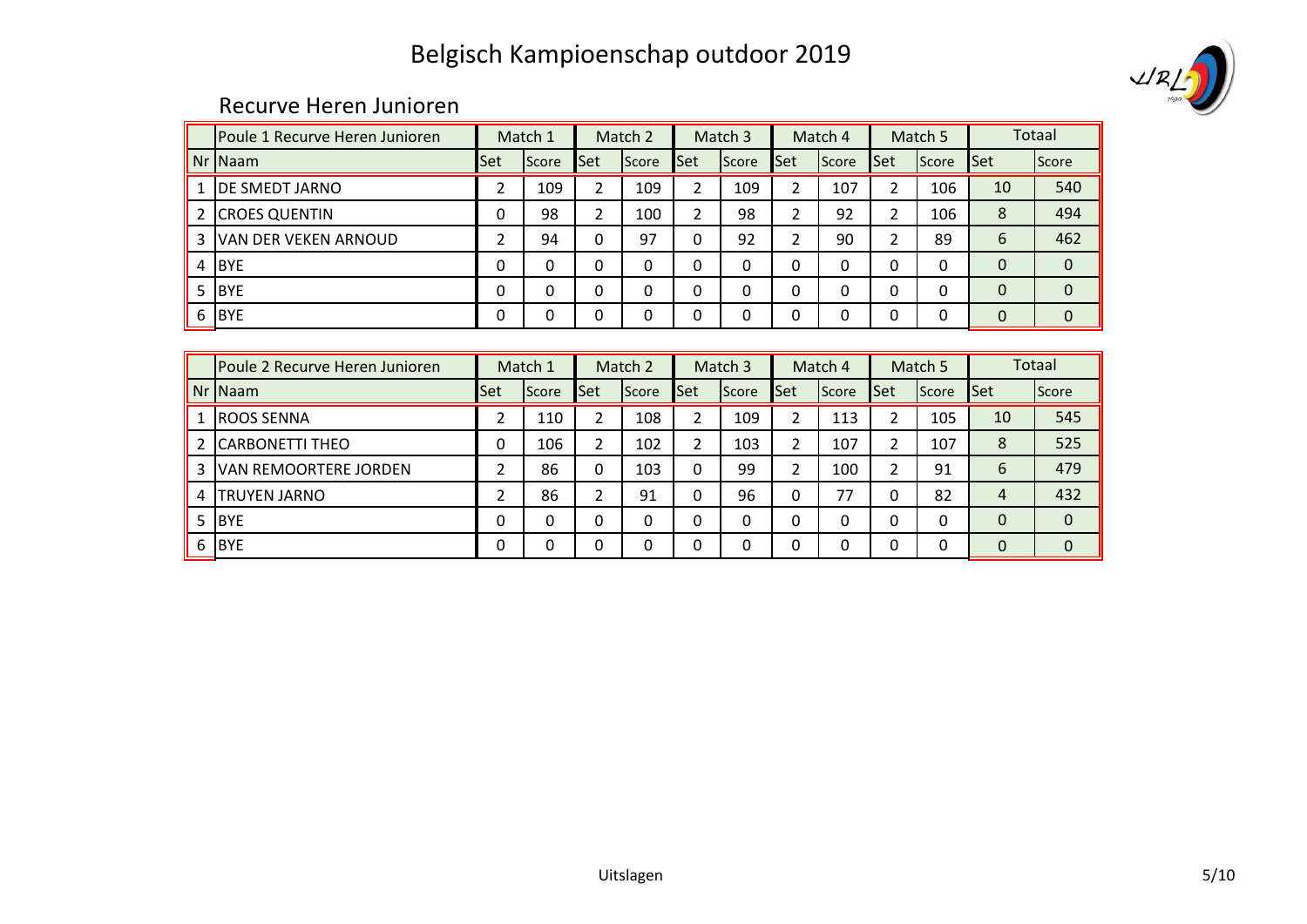

## Compound Heren Senioren

|   | Poule 1 Compound Heren Senioren | Match 1 |       | Match 2 |              | Match 3    |              | Match 4      |       |              | Match 5 | <b>Totaal</b> |          |
|---|---------------------------------|---------|-------|---------|--------------|------------|--------------|--------------|-------|--------------|---------|---------------|----------|
|   | Nr Naam                         | Set     | Score | Set     | <b>Score</b> | <b>Set</b> | <b>Score</b> | <b>I</b> Set | Score | <b>I</b> Set | Score   | Set           | Score    |
|   | <b>ACKX ENZO</b>                |         | 116   | ⌒       | 117          |            | 114          |              | 115   |              | 116     |               | 578      |
|   | <b>IFLEURINCK MICK</b>          |         | 114   | ำ       | 114          | ົ          | 110          |              | 115   |              | 111     | 8             | 564      |
|   | <b>IVOORTMANS BEN</b>           | ∍       | 110   | 0       | 109          | າ          | 113          | 0            | 112   |              | 113     | 6             | 557      |
|   | 4 SOETAERT STEFAN               | ∠       | 115   | ∍       | 115          |            | 112          | 0            | 104   |              | 116     |               | 562      |
| 5 | <b>IWATTIEZ YOHAN</b>           | 0       | 106   | 0       | 110          | 0          | 107          |              | 114   |              | 107     |               | 544      |
| 6 | <b>BYE</b>                      |         | 0     | 0       | 0            |            | 0            |              |       |              |         |               | $\Omega$ |

| Poule 2 Compound Heren Senioren |            | Match 1       |            | Match 2      |            | Match 3      |            | Match 4      |     | Match 5      |            | <b>Totaal</b> |
|---------------------------------|------------|---------------|------------|--------------|------------|--------------|------------|--------------|-----|--------------|------------|---------------|
| $Nr$ Naam                       | <b>Set</b> | <b>IScore</b> | <b>Set</b> | <b>Score</b> | <b>Set</b> | <b>Score</b> | <b>Set</b> | <b>Score</b> | Set | <b>Score</b> | <b>Set</b> | Score         |
| <b>IFREDERICKX BREND</b>        |            | 110           | ົ          | 115          |            | 113          |            | 115          |     | 115          | 8          | 568           |
| <b>VAN MONTAGU PIOTR</b>        |            | 112           |            | 111          | 0          | 116          |            | 116          |     | 112          | 8          | 567           |
| <b>3 IDEPOITIER JULIEN</b>      | ີ          | 117           |            | 113          |            | 117          |            | 116          |     | 114          | 8          | 577           |
| <b>IEL CHEIKH</b>               | 0          | 110           | 0          | 110          | 0          | 112          |            | 112          |     | 108          | 4          | 552           |
| 5 <b>IREYNTIENS KRISTOF</b>     | 0          | 111           | 0          | 109          |            | 111          |            | 114          |     | 106          |            | 551           |
| 6 BYE                           | 0          | 0             |            | 0            |            |              |            | O            |     |              |            |               |

| Poule 3 Compound Heren Senioren |     | Match 1        |     | Match 2      |     | Match 3      |     | Match 4 |     | Match 5        |     | <b>Totaal</b> |
|---------------------------------|-----|----------------|-----|--------------|-----|--------------|-----|---------|-----|----------------|-----|---------------|
| $Nr$ Naam                       | Set | <b>I</b> Score | Set | <b>Score</b> | Set | <b>Score</b> | Set | Score   | Set | <b>I</b> Score | Set | <b>Score</b>  |
| <b>IKOOLS JONATHAN</b>          |     | 114            |     | 118          |     | 115          |     | 111     |     | 115            | 8   | 573           |
| <b>IBOUVRIE TIM</b>             | ີ   | 113            |     | 111          |     | 111          |     | 112     |     | 115            |     | 562           |
| 3 <b>IETIENNE DAVID</b>         | ำ   | 110            |     | 113          | 0   | 107          |     | 115     |     | 112            | 6   | 557           |
| 4 IALLAERT NICK                 | 0   | 110            |     | 110          |     | 111          |     | 115     |     | 114            |     | 560           |
| 5 LJORIS GIANNI                 | 0   | 109            | ำ   | 114          |     | 113          |     | 109     |     | 111            | 4   | 556           |
| <b>IGEORGES GEOFFROY</b>        | 0   | 98             |     | 110          |     | 107          |     | 108     |     | 104            |     | 527           |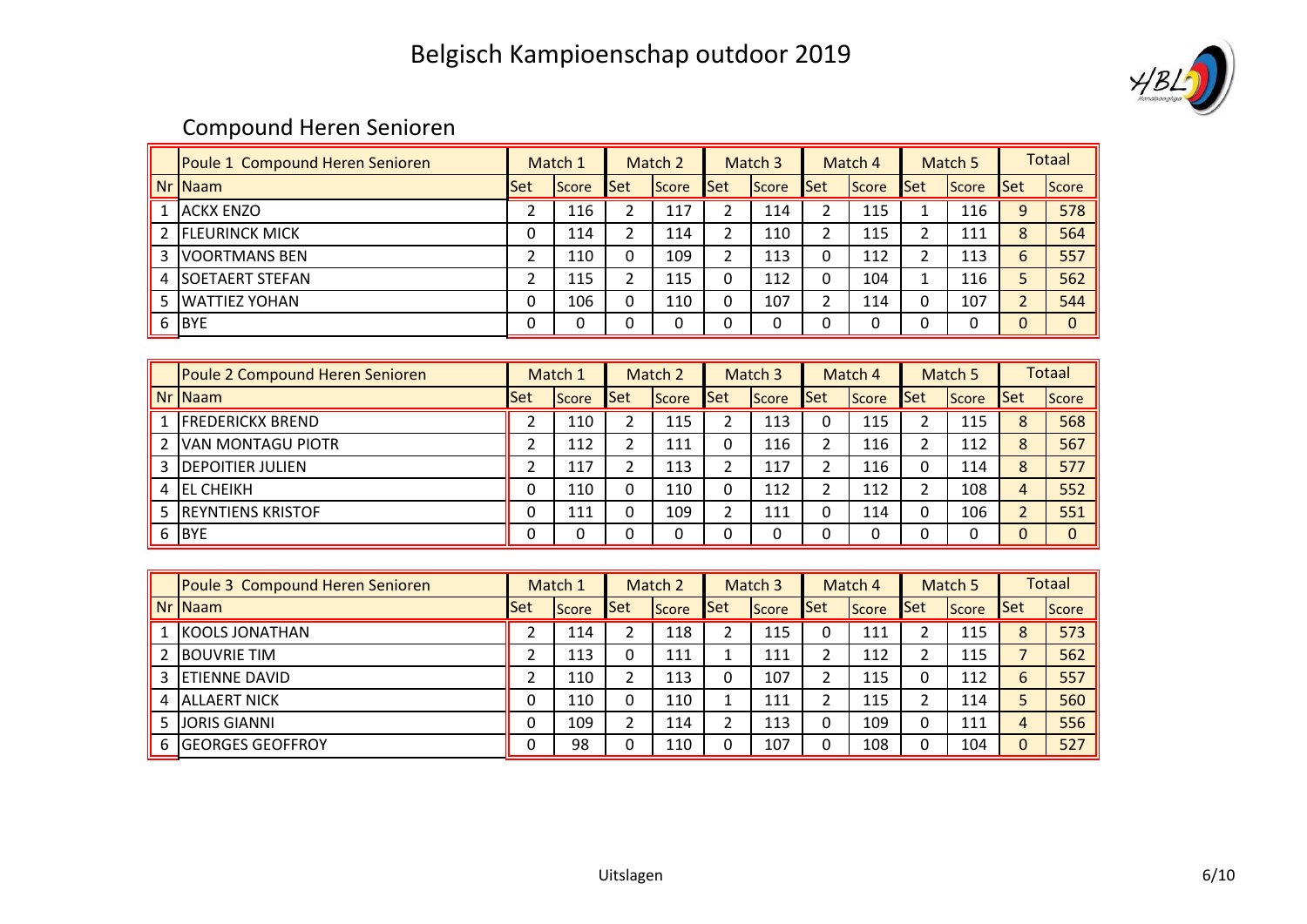# $\left(\begin{array}{c}\n\mathcal{A} \\
\mathcal{B} \\
\mathcal{L}\n\end{array}\right)$

## Compound Heren Cadetten

|   | Poule 1 Compound Heren Cadetten |     | Match 1      |     | Match 2 |     | Match <sub>3</sub> |     | Match 4 |     | Match 5      | Totaal |       |
|---|---------------------------------|-----|--------------|-----|---------|-----|--------------------|-----|---------|-----|--------------|--------|-------|
|   | Nr Naam                         | Set | <b>Score</b> | Set | Score   | Set | Score              | Set | Score   | Set | <b>Score</b> | Set    | Score |
|   | <b>ISCHURMANS WOUT</b>          |     | 109          | ◠   | 114     |     | 106                |     | 107     |     | 107          | 10     | 543   |
|   | <b>IVANDENWEYER BRADLEY</b>     |     | 114          | 0   | 108     |     | 105                | 0   | 79      |     |              | h      | 410   |
|   | <b>IWATTIEZ ALEX</b>            | 0   | 107          | ┑   | 108     |     | 104                |     | 107     |     | 105          | h      | 531   |
| 4 | VAN LOOY KILIAN                 |     | 98           | ┑   | 105     | 0   | 103                | 0   | 102     |     | 101          | Δ      | 509   |
|   | VAN LOOY MAXIM                  | 0   | 96           | 0   | 89      |     | 100                |     | 103     |     | 93           |        | 481   |
| 6 | <b>BYE</b>                      |     | 0            | 0   |         |     |                    |     |         |     |              |        |       |

## Compound Heren Veteranen

|   | Poule 1 Compound Heren Veteranen | Match 1    |               | Match 2      |              | Match 3 |              | Match 4    |              | Match 5 |              |            | <b>Totaal</b> |
|---|----------------------------------|------------|---------------|--------------|--------------|---------|--------------|------------|--------------|---------|--------------|------------|---------------|
|   | $Nr$ Naam                        | <b>Set</b> | <b>IScore</b> | <b>I</b> Set | <b>Score</b> | lSet    | <b>Score</b> | <b>Set</b> | <b>Score</b> | Set     | <b>Score</b> | <b>Set</b> | <b>Score</b>  |
|   | <b>IDEPOORTER JM</b>             |            | 104           |              | 107          |         | 98           |            | 97           |         | 98           | 8          | 504           |
|   | <b>IHAEMHOUTS LUDO</b>           | 0          | 103           | າ            | 105          | ∍       | 111          |            | 108          |         | 111          | 8          | 538           |
|   | 3 VAN DEN HOECK MAURICE          |            | 109           | 0            | 104          |         | 101          |            | 105          |         | 106          | 6          | 525           |
| 4 | <b>IMEES BERNARD</b>             |            | 101           | ົາ           | 102          |         | 105          |            | 95           |         | 98           | 6          | 501           |
|   | 5 QUISENAIRE FELICIEN            | 0          | 74            | n            | 85           |         | 90           |            | 79           |         | 85           |            | 413           |
|   | 6 BYE                            | 0          | 0             |              |              |         |              |            |              |         |              |            | $\Omega$      |

|    | Poule 2 Compound Heren Veteranen | Match 1 |       | Match 2 |              | Match <sub>3</sub> |              | Match 4    |              | Match 5      |              | <b>Totaal</b> |              |
|----|----------------------------------|---------|-------|---------|--------------|--------------------|--------------|------------|--------------|--------------|--------------|---------------|--------------|
|    | Nr INaam                         | Set     | Score | Set     | <b>Score</b> | Set                | <b>Score</b> | <b>Set</b> | <b>Score</b> | <b>I</b> Set | <b>Score</b> | <b>Set</b>    | <b>Score</b> |
|    | <b>DIPIERDOMENICO T</b>          |         | 105   | ┑       | 99           |                    | 113          |            | 104          |              | 97           | 10            | 518          |
|    | <b>ISCHAEKEN MARC</b>            |         | 99    | ∍       | 110          |                    | 100          |            | 107          |              | 110          | 8             | 526          |
| 3  | <b>AKYLAS PATERAKIS</b>          |         | 109   | ∍       | 108          | 0                  | 107          |            | 105          |              | 101          | 6             | 530          |
|    | 4 <b>IPRIEELS PHILIPPE</b>       |         | 104   | 0       | 104          |                    | 101          |            | 93           |              | 101          | 4             | 503          |
| 5. | <b>IGENAR RENE</b>               | h       | 103   | 0       | 84           | 0                  | 99           | 0          | 102          |              | 93           |               | 481          |
| 6  | <b>BUYL RONNY</b>                |         | 84    | 0       | 48           | $\Omega$           | 63           |            | 89           |              | 94           |               | 378          |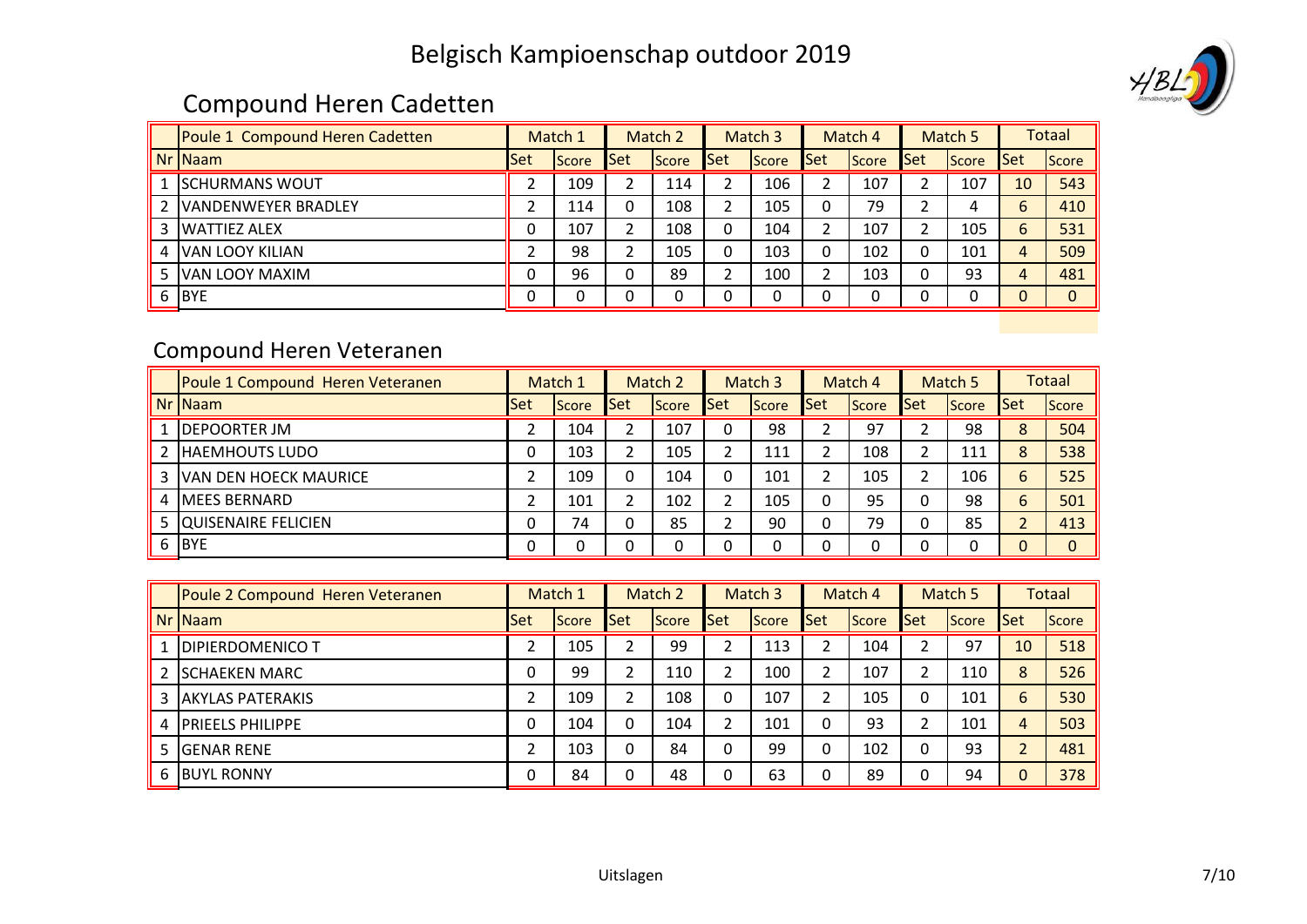

## Compound Dames Senioren

|    | <b>Poule 1 Compound Dames Senioren</b> | Match 1 |              |                | Match 2      |            | Match 3      |             | Match 4      |              | Match 5 |            | <b>Totaal</b> |
|----|----------------------------------------|---------|--------------|----------------|--------------|------------|--------------|-------------|--------------|--------------|---------|------------|---------------|
|    | $Nr$ Naam                              | Set     | <b>Score</b> | <b>Set</b>     | <b>Score</b> | <b>Set</b> | <b>Score</b> | Set         | <b>Score</b> | <b>I</b> Set | Score   | <b>Set</b> | Score         |
|    | <b>PRIEELS SARAH</b>                   | ∠       | 117          | $\overline{2}$ | 114          | 2          | 113          |             | 116          |              | 113     | 10         | 573           |
|    | <b>AGOUAS DROUET SARA</b>              | ∠       | 110          | $\overline{2}$ | 108          | 2          | 111          |             | 103          | $\Omega$     | 109     | 8          | 541           |
|    | 3   MARTENS NAOMI                      | ำ<br>ے  | 107          | າ              | 114          | $\Omega$   | 105          | 0           | 109          | ጎ            | 109     | 6          | 544           |
| 4  | <b>ILEJEUNE FANNY</b>                  | 0       | 107          | 0              | 109          | າ          | 108          |             | 114          | 0            | 107     | 4          | 545           |
| 5. | <b>LESNIAK RENATE</b>                  | 0       | 106          | 0              | 107          | $\Omega$   | 109          | $\mathbf 0$ | 113          | h            | 105     |            | 540           |
|    | <b>6 ICIMETTA CHRYSTELLE</b>           | 0       | 0            | 0              | 0            | 0          |              | 0           | 0            | 0            | n       |            | $\Omega$      |

## Compound Heren Masters

|   | CUITINUUTU TTETEIT IVIASLETS   |                |       |                |              |                |       |                |       |                |              |            |              |
|---|--------------------------------|----------------|-------|----------------|--------------|----------------|-------|----------------|-------|----------------|--------------|------------|--------------|
|   | Poule 1 Compound Heren Masters | h <sub>1</sub> |       | h <sub>2</sub> |              | h <sub>3</sub> |       | h <sub>4</sub> |       | h <sub>5</sub> |              | Tutaa      |              |
|   | Nr   Naam                      | <b>Set</b>     | Score | <b>I</b> Set   | <b>Score</b> | lSet           | Score | <b>Set</b>     | Score | <b>Set</b>     | <b>Score</b> | <b>Set</b> | <b>Score</b> |
|   | <b>VERDEYEN LUC</b>            |                | 116   | າ              | 115          |                | 112   |                | 111   |                | 116          | 10         | 570          |
|   | <b>VANDERVELDEN VINCENT</b>    | ว              | 116   | 2              | 112          |                | 107   |                | 112   |                | 113          | 8          | 560          |
|   | <b>DE RYCKERE ERIC</b>         | 0              | 112   | ົາ             | 112          | 0              | 111   |                | 109   |                | 110          | 6          | 554          |
| 4 | <b>INOIRET FRANK</b>           | ำ              | 110   | 0              | 108          | 0              | 105   |                | 90    |                | 108          | 4          | 521          |
|   | <b>BELMANS MARC</b>            | 0              | 101   | 0              | 98           | ∍              | 95    |                | 107   |                | 103          |            | 504          |
|   | 6 <b>FREDERICKX JEAN PAUL</b>  | 0              | 44    | 0              | 50           | 0              | 58    |                | 62    |                | 28           | $\Omega$   | 242          |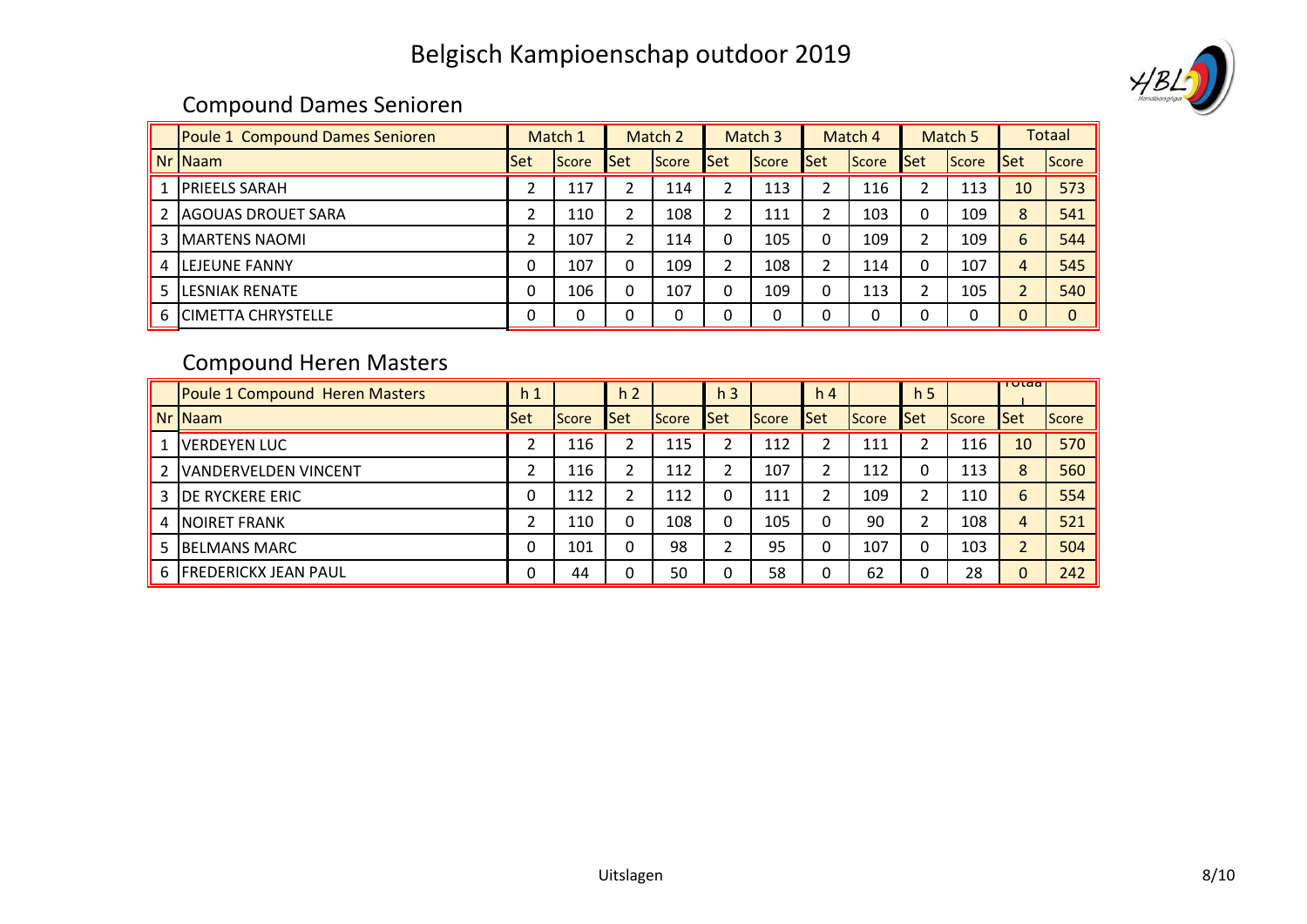|              | ν |  |
|--------------|---|--|
| Handboogliga |   |  |

|   | <b>Poule 2 Compound Heren Masters</b> |              | Match 1 | Match 2 |              | Match 3      |              | Match 4        |       | Match 5  |              | <b>Totaal</b> |       |
|---|---------------------------------------|--------------|---------|---------|--------------|--------------|--------------|----------------|-------|----------|--------------|---------------|-------|
|   | $Nr$ Naam                             | <b>I</b> Set | Score   | Set     | <b>Score</b> | <b>Set</b>   | <b>Score</b> | <b>Set</b>     | Score | Set      | <b>Score</b> | <b>Set</b>    | Score |
|   | <b>IGALAN CHRISTIAN</b>               |              | 111     | h       | 114          |              | 117          |                | 112   |          | 112          | 10            | 566   |
|   | DALLA-LIBERA ALAIN                    | ำ            | 116     | C.      | 112          |              | 99           | ำ              | 108   |          | 106          | 8             | 541   |
|   | <b>DE GREEF LUC</b>                   | 0            | 110     | 0       | 103          |              | 100          | $\mathfrak{p}$ | 104   |          | 108          | 6             | 525   |
| 4 | <b>IRONSMANS LUC</b>                  |              | 109     |         | 103          | $\mathbf{0}$ | 96           | 0              | 107   | O        | 97           |               | 512   |
|   | <b>REYNTIENS MARC</b>                 | 0            | 104     |         | 103          | າ            | 88           | 0              | 88    | $\Omega$ | 91           |               | 474   |
| 6 | IDELLEMANS ERWIN                      | 0            | 77      | 0       | 70           | $\Omega$     | 78           | O              | 87    | O        | 76           |               | 388   |